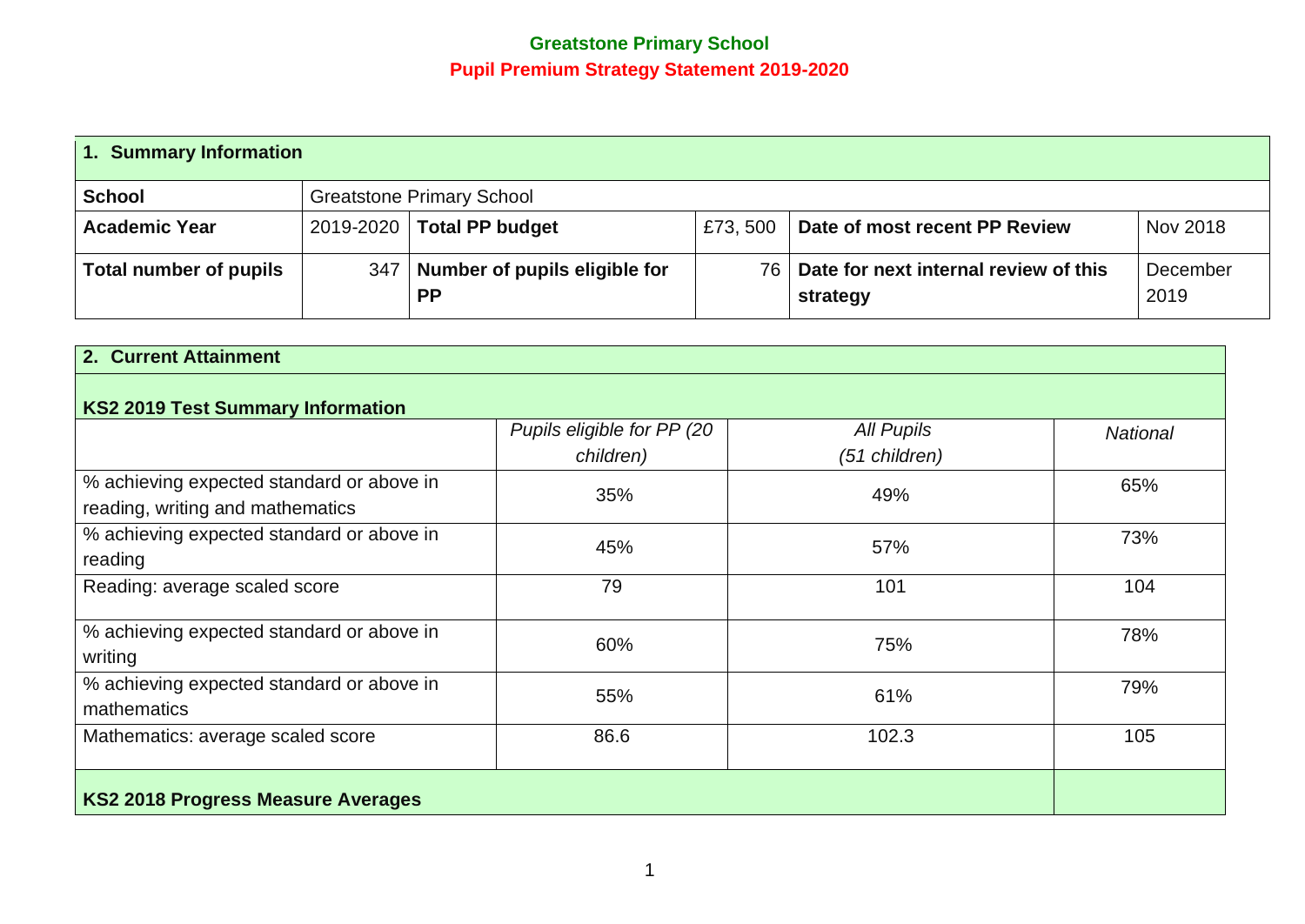| <b>Group Focus / pupil number</b> |    | Reading | <b>Writing</b> | <b>Maths</b> |  |
|-----------------------------------|----|---------|----------------|--------------|--|
| <b>Pupil Premium</b>              | 20 | $-3.9$  | $-0.5$         | $-2.4$       |  |
| All Pupils                        | 51 | -4.1    | -1.2           | $-3.8$       |  |

| <b>KS1 2019 Summary Information</b> |                                          |                            |                 |  |  |  |
|-------------------------------------|------------------------------------------|----------------------------|-----------------|--|--|--|
|                                     | Pupils eligible for PP<br>$(4$ children) | All Pupils<br>51 children) | <b>National</b> |  |  |  |
| % achieving expected in reading     | 100%                                     | 82%                        | 75%             |  |  |  |
| % achieving expected in writing     | 100%                                     | 73%                        | 69%             |  |  |  |
| % achieving expected in maths       | 100%                                     | 78%                        | 76%             |  |  |  |

| <b>EYFS and Phonics Information</b>   |                        |            |                 |  |  |  |
|---------------------------------------|------------------------|------------|-----------------|--|--|--|
|                                       | Pupils eligible for PP | All Pupils | <b>National</b> |  |  |  |
| <b>EYFS Good Level of Development</b> | 12                     | 77%        |                 |  |  |  |
| Year 1 meeting phonics threshold      | 6                      | 69%        |                 |  |  |  |

|           | 3. Barriers to Future Attainment                                                                                     |  |  |  |  |
|-----------|----------------------------------------------------------------------------------------------------------------------|--|--|--|--|
|           | <b>In-school Barriers</b>                                                                                            |  |  |  |  |
| <b>A.</b> | A language deficit both in vocabulary and in the ability to manipulate language for effect from entry to the school. |  |  |  |  |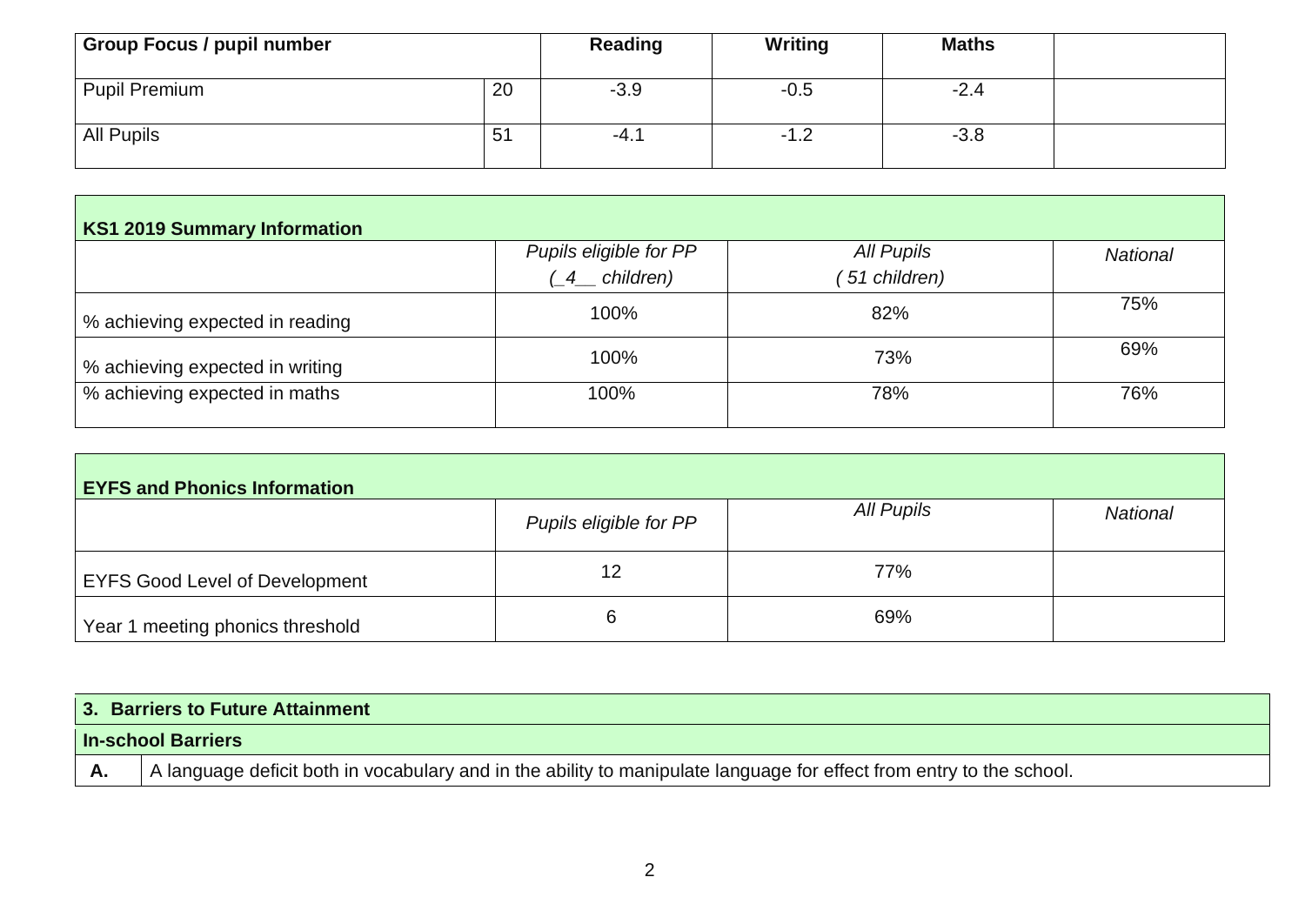| <b>B.</b> | Levels of resilience, low self-esteem and social emotional and mental health (SEMH) for some pupils (including those eligible for PPG)<br>are not as strong as they could be; this leads to fixed mind sets, an over-reliance on adults and a detrimental effect on academic<br>progress, with children feeling defeated when faced with challenging tasks. Children do not have the strategies to self regulate their |                                                                                                                                                                                                           |  |  |  |  |
|-----------|------------------------------------------------------------------------------------------------------------------------------------------------------------------------------------------------------------------------------------------------------------------------------------------------------------------------------------------------------------------------------------------------------------------------|-----------------------------------------------------------------------------------------------------------------------------------------------------------------------------------------------------------|--|--|--|--|
| C.        | Not all children are able to cognitively access the teaching and learning across the school and need personalised learning                                                                                                                                                                                                                                                                                             |                                                                                                                                                                                                           |  |  |  |  |
|           | <b>External Barriers</b>                                                                                                                                                                                                                                                                                                                                                                                               |                                                                                                                                                                                                           |  |  |  |  |
| D.        | Attendance for this group can be a concern and is not in line with all other pupils.                                                                                                                                                                                                                                                                                                                                   |                                                                                                                                                                                                           |  |  |  |  |
| Ε.        |                                                                                                                                                                                                                                                                                                                                                                                                                        | Limited cultural experiences and enrichment opportunities that limit knowledge and understanding. Children do not access a wide                                                                           |  |  |  |  |
|           | <b>4. Desired Outcomes</b>                                                                                                                                                                                                                                                                                                                                                                                             | <b>Success criteria</b>                                                                                                                                                                                   |  |  |  |  |
| A.        | Improved language skills (Speaking and<br>Listening, Comprehension and Vocabulary)<br>Increased number of pupils reaching 'greater<br>depth' in reading, writing and maths at the end of                                                                                                                                                                                                                               | All children attain expected within the prime areas of Listening and Attention,<br><b>Understanding and Speaking</b><br>At the end of KS1 a greater percentage of children will attain expected levels in |  |  |  |  |
|           | KS2 for all eligible children.                                                                                                                                                                                                                                                                                                                                                                                         | reading. writing and maths.                                                                                                                                                                               |  |  |  |  |
| <b>B.</b> | Children will develop metacognition strategies<br>and be able to self-regulate their emotions so that<br>high levels of well being and involvement will be<br>seen.                                                                                                                                                                                                                                                    | The resilience, self-esteem, determination PP pupils in learning situations will be<br>improved. Attainment and progress for these (and other) pupils is improved.                                        |  |  |  |  |
|           |                                                                                                                                                                                                                                                                                                                                                                                                                        | The Leuven Scales will show increased rates of well being and involvement                                                                                                                                 |  |  |  |  |
| C.        | All pupils access high quality First Teaching. All<br>year groups will receive at least good teaching                                                                                                                                                                                                                                                                                                                  | Pupils take ownership of their learning and are able to recognise their progress and<br>use this as a springboard to independence.                                                                        |  |  |  |  |
|           | where individual learning styles are planned for.                                                                                                                                                                                                                                                                                                                                                                      | Pupils make consistent progress and outcomes are improved to be in line with<br>national expectation<br>All teaching is at least Good so that the percentage of children reaching the                     |  |  |  |  |
|           |                                                                                                                                                                                                                                                                                                                                                                                                                        | expected standards in reading, writing and maths increases (at the end of KS2)                                                                                                                            |  |  |  |  |
| D.        | Ensure Early Help is in place for families that<br>need further support. Rigorously track the                                                                                                                                                                                                                                                                                                                          | PP Pupils attendance is in line with other pupils in the school                                                                                                                                           |  |  |  |  |
| Е.        | Pupils are exposed to a wide range of<br>social/cultural and sporting experiences. Pupils                                                                                                                                                                                                                                                                                                                              | Pupils attend events/visit places they would not normally be exposed to.                                                                                                                                  |  |  |  |  |

| Planned Expenditure<br><b>SPACE</b> |         |
|-------------------------------------|---------|
| Academic year                       | £73,500 |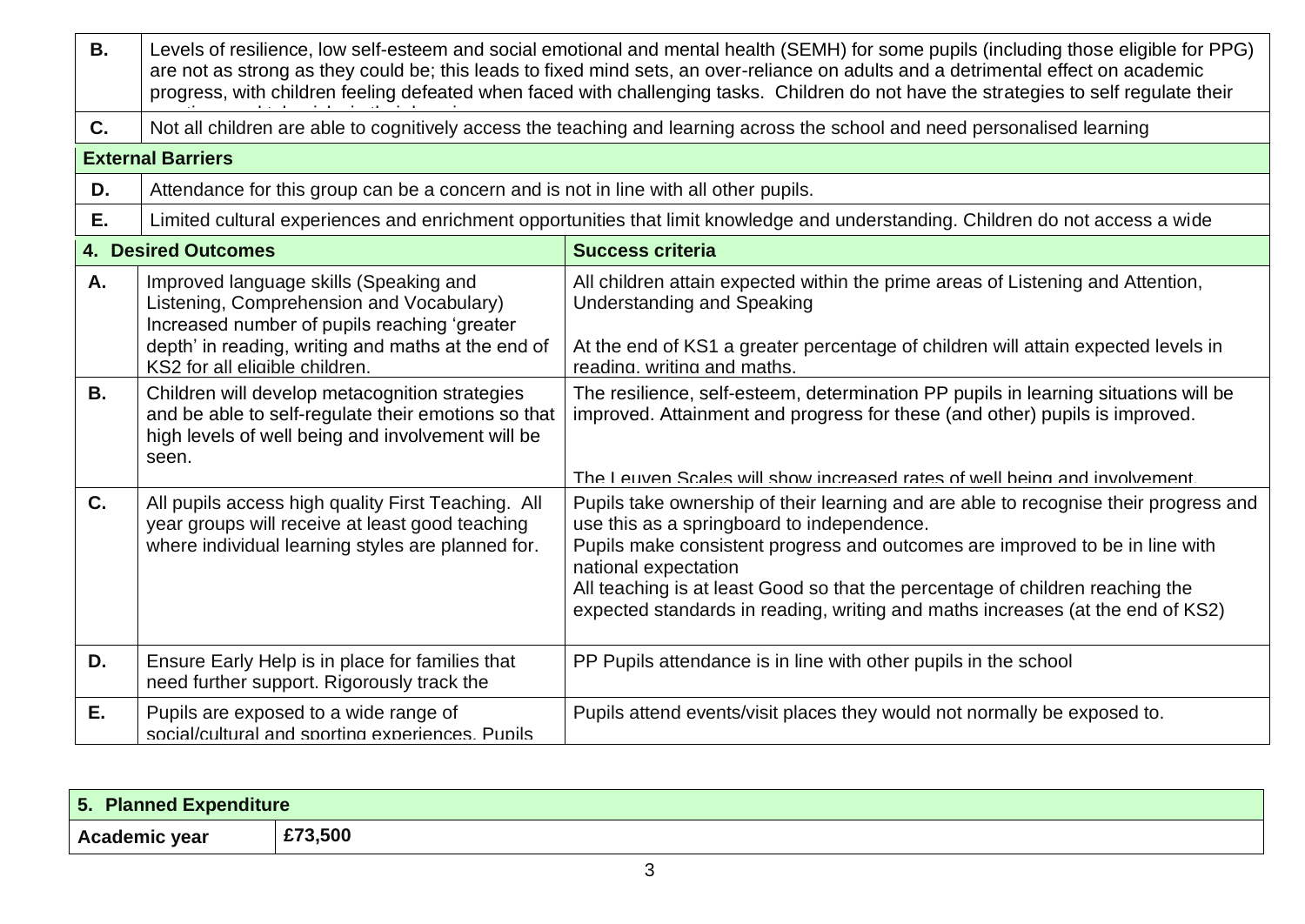## The three headings below demonstrate how we are using the Pupil Premium to improve classroom pedagogy, provide targeted support and support whole school strategies

## **i. Quality of Teaching for All**

| <b>Desired outcome</b>                                                                                                                                                                                                                                   | <b>Chosen action /</b><br>approach                                                                                                                                                                                                                                                                                                                                                     | What is the evidence and<br>rationale for this choice?                                                                                                                                                                                                                                                                                                                                                                                                                           | How will you ensure it is<br>implemented well?                                                                                                                                                                                        | <b>Staff lead</b>                                    | When will you review<br>implementation?                                                                                                                                                                                                                                                                                                                                                                                                                                                                                                                                                                                                      |
|----------------------------------------------------------------------------------------------------------------------------------------------------------------------------------------------------------------------------------------------------------|----------------------------------------------------------------------------------------------------------------------------------------------------------------------------------------------------------------------------------------------------------------------------------------------------------------------------------------------------------------------------------------|----------------------------------------------------------------------------------------------------------------------------------------------------------------------------------------------------------------------------------------------------------------------------------------------------------------------------------------------------------------------------------------------------------------------------------------------------------------------------------|---------------------------------------------------------------------------------------------------------------------------------------------------------------------------------------------------------------------------------------|------------------------------------------------------|----------------------------------------------------------------------------------------------------------------------------------------------------------------------------------------------------------------------------------------------------------------------------------------------------------------------------------------------------------------------------------------------------------------------------------------------------------------------------------------------------------------------------------------------------------------------------------------------------------------------------------------------|
| А:<br>Improved<br>language skills<br>(Speaking and<br>Listening,<br>Comprehension<br>and Vocabulary)<br>Increased number<br>of pupils reaching<br>'greater depth' in<br>reading, writing<br>and maths at the<br>end of KS2 for all<br>eligible children. | There is high quality,<br>challenging language<br>in all aspects of<br>school life<br>Teachers and TAs<br>staff receive<br>effective, targeted<br>guidance and CPD.<br>Staff training on high<br>quality feedback<br>Oral Rehearsal for<br>written work<br>Quality Speech and<br>language support<br>targeted to ensure<br>programmes are<br>carried out effectively<br>and accurately | Quality First teaching and targeted<br>teaching on non-negotiables is<br>effective in ensuring consistent /<br>rapid progress.<br>Some pupils need targeted support<br>to diminish differences<br>Evidence sources (EEF Toolkit)<br>shows that structured oral language<br>interventions and extending pupils<br>vocabulary has a positive impact on<br>progress<br>Evidence sources (EEF Toolkit)<br>suggest high quality feedback is an<br>effective way to improve attainment | Quality CPD used and acted upon<br>Robust tracking feeding through<br>to Pupil Progress Meetings.<br>Evaluation of feedback strategies<br>through monitoring books,<br>lessons and through pupil<br>consultation<br>Appraisal reviews | <b>SLT</b><br>English and<br>Maths co-<br>ordinators | December 2019<br>All children have been logged<br>on to language link in Years 3<br>and 4. They all be assessed<br>as per guidance. In years 5<br>and 6 priority will be given to<br>the pp children as well as<br>children selected by the class<br>teacher of being a concern.<br>This has begun it has not yet<br>been completed.<br>Teachers received training on<br>high quality feedback and<br>modelling good language.<br>PPM suggest that suggested<br>strategies are being used and<br>children are getting used to<br>answering questions,<br>particularly in mathematics in<br>full sentences, using the<br>correct mathematical |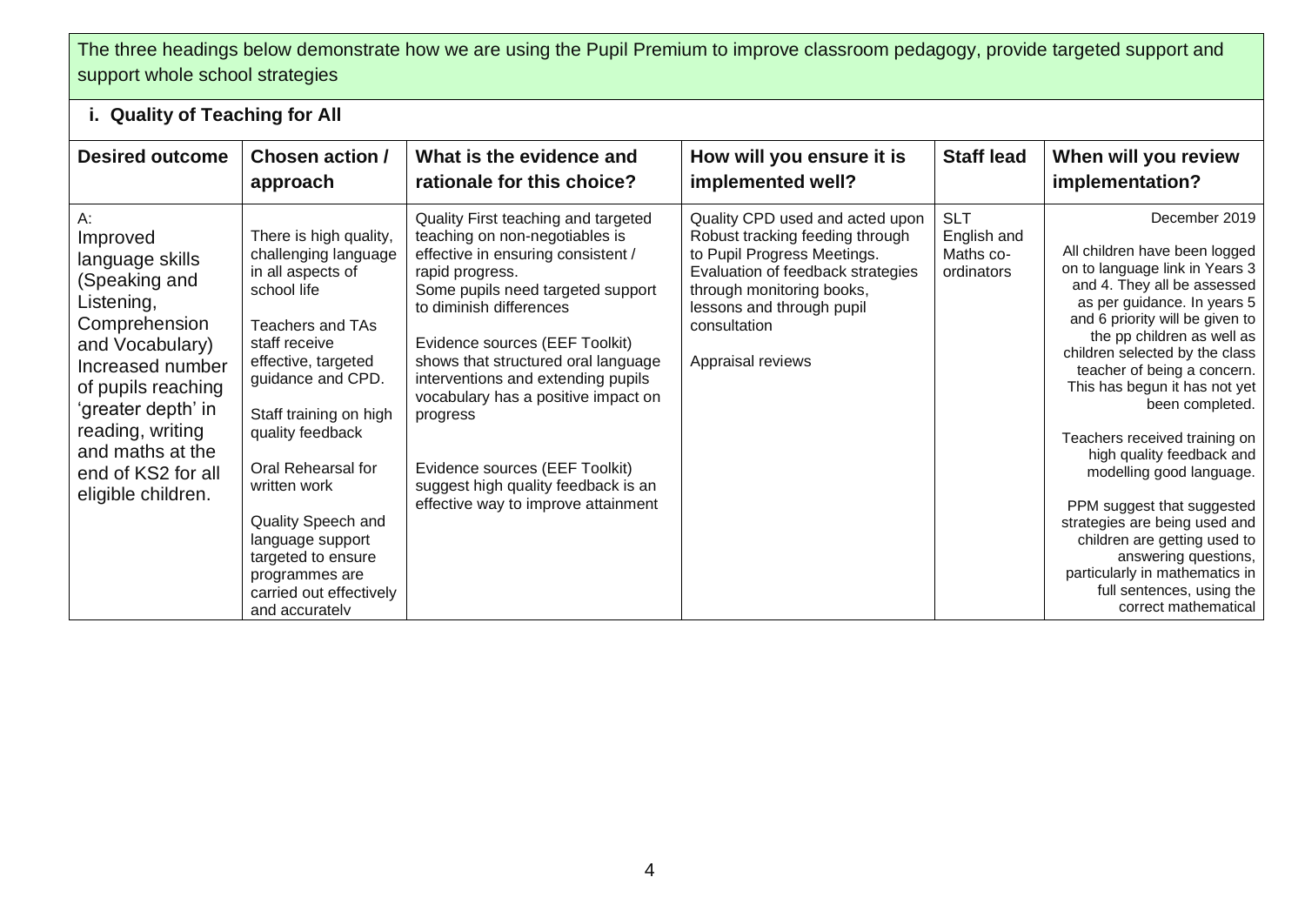| B:<br>Children will<br>develop<br>metacognition<br>strategies and be<br>able to self-<br>regulate their<br>emotions so that<br>high levels of well<br>being and<br>involvement will be<br>seen | Teachers and TAs<br>staff receive<br>effective, targeted<br>guidance and CPD.<br>Provide targeted well<br>being and academic<br>support in class form<br>Nurture TA. This<br>support to be<br>focussed on<br>underachieving<br>children in KS1 and<br>those entering KS2                                                           | Wellbeing and involvement scales<br>highlighting pupils as a concern<br>Some pupils exhibiting disruptive<br>behavior which makes learning<br>challenging for themselves and<br>others<br>Some children internalizing their<br>anxieties so that they are not ready<br>to learn<br>Children with issues concerning adult<br>attachment                                                                                                                                                                                   | PP pupil audits to address<br>individual barriers to learning to<br>be used as a tool for monitoring.<br>Improved engagement for PP<br>pupils in class work with good<br>progress across reading writng<br>and maths.<br>Monitoring of books and pupil<br>conferencing to focus on impact<br>of increased pitch and challenge<br>on confidence and independence. | SLT/CAFE<br>Team | December 2019<br>Due to staff absence this<br>hasn't happened yet.<br>Teachers provide targeted<br>well being support in class.                                                                                                                                                             |
|------------------------------------------------------------------------------------------------------------------------------------------------------------------------------------------------|------------------------------------------------------------------------------------------------------------------------------------------------------------------------------------------------------------------------------------------------------------------------------------------------------------------------------------|--------------------------------------------------------------------------------------------------------------------------------------------------------------------------------------------------------------------------------------------------------------------------------------------------------------------------------------------------------------------------------------------------------------------------------------------------------------------------------------------------------------------------|------------------------------------------------------------------------------------------------------------------------------------------------------------------------------------------------------------------------------------------------------------------------------------------------------------------------------------------------------------------|------------------|---------------------------------------------------------------------------------------------------------------------------------------------------------------------------------------------------------------------------------------------------------------------------------------------|
| C:<br>All pupils access<br>high quality First<br>Teaching. . All<br>year groups will<br>receive at least<br>good teaching<br>where individual<br>learning styles are<br>planned for            | Up-skilling teachers<br>and TAs to improve<br>practice<br>Collaborative<br>learning teams so<br>that teachers work<br>together to support<br>vulnerable learners<br>in each others<br>classes<br>Opportunities for<br>pupils to use<br>metacognitive<br>strategies in their<br>learning<br>Strong Learning and<br>Teaching policy. | Meta-cognition and self-regulation<br>approaches have consistently high<br>levels of impact, with pupils making<br>an average of eight months'<br>additional progress. The evidence<br>indicates that teaching these<br>strategies can be particularly<br>effective for low achieving pupils<br>Higher attainment through consistent<br>progress is achieved by effective<br>assessment and targeted teaching.<br>The Sutton Trust EEF toolkit<br>identifies feedback as significantly<br>improving children's progress. | Quality CPD focussed on Meta<br>cognition and self-regulation<br>Robust tracking feeding through<br>to Pupil Progress Meetings.<br>Drop ins and observations<br>monitor impact<br>Governor walks ensure<br>accountability<br>Monitoring includes targeted PP<br>children                                                                                         | <b>SLT</b>       | December 2019<br>Learning walks by SLT have<br>shown pp children are<br>receiving targeted support in<br>lesson where needed.<br>The use of an additional<br>teacher for maths in year 6<br>and maths groupings across<br>the school to align year<br>group opportunity is working<br>well. |
| <b>Total budgeted cost</b>                                                                                                                                                                     |                                                                                                                                                                                                                                                                                                                                    |                                                                                                                                                                                                                                                                                                                                                                                                                                                                                                                          |                                                                                                                                                                                                                                                                                                                                                                  |                  | £23,520                                                                                                                                                                                                                                                                                     |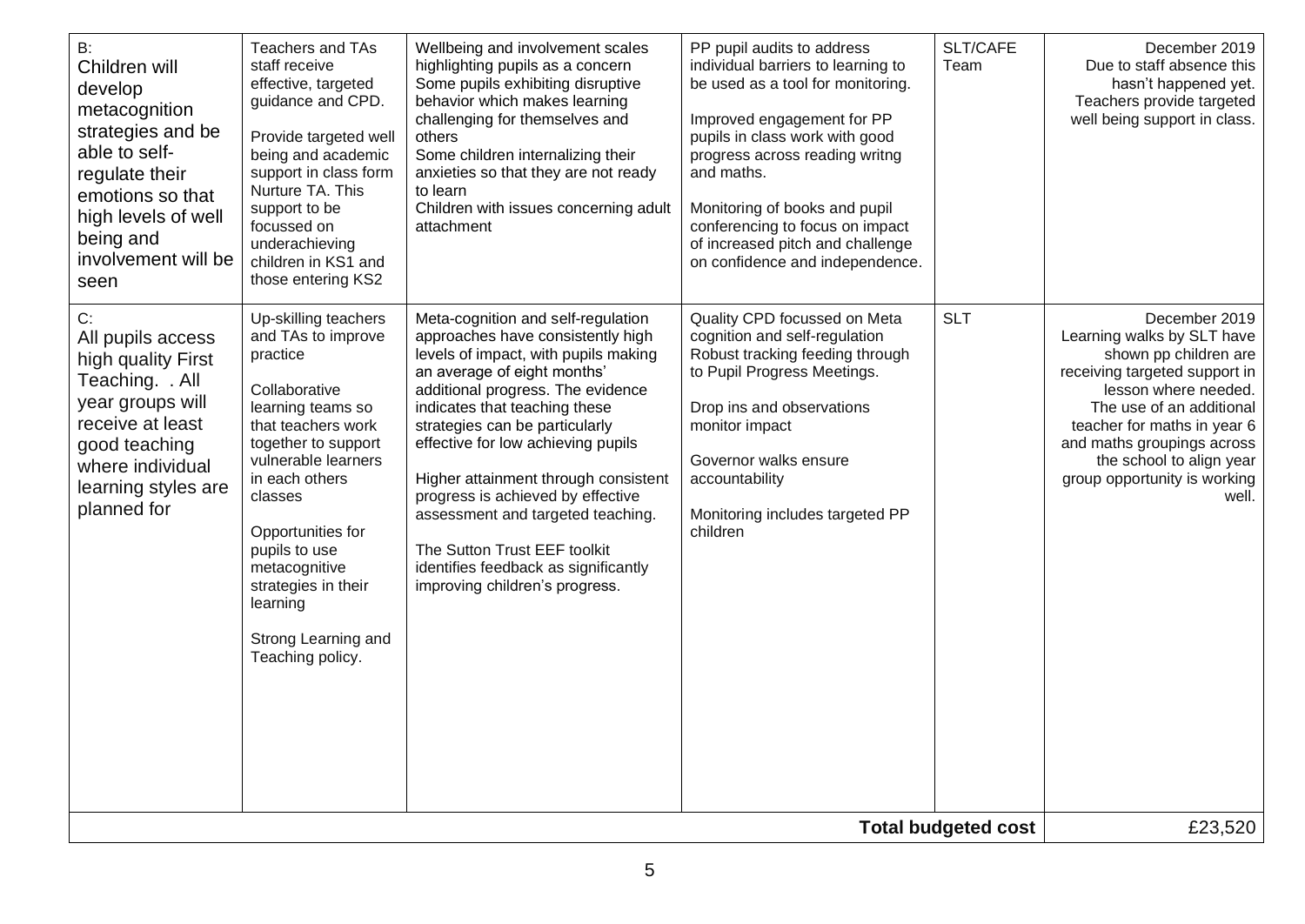| <b>Targeted Support</b><br>ii.                                                                                                                                                                                                                     |                                                                                                                                                                                                                                                                                       |                                                                                                                                                                                                                                                                                                                                                                                                                                                                                                                                                                        |                                                                                                                                                                                 |                                                      |                                                                                                                                                                                                                                                                 |  |
|----------------------------------------------------------------------------------------------------------------------------------------------------------------------------------------------------------------------------------------------------|---------------------------------------------------------------------------------------------------------------------------------------------------------------------------------------------------------------------------------------------------------------------------------------|------------------------------------------------------------------------------------------------------------------------------------------------------------------------------------------------------------------------------------------------------------------------------------------------------------------------------------------------------------------------------------------------------------------------------------------------------------------------------------------------------------------------------------------------------------------------|---------------------------------------------------------------------------------------------------------------------------------------------------------------------------------|------------------------------------------------------|-----------------------------------------------------------------------------------------------------------------------------------------------------------------------------------------------------------------------------------------------------------------|--|
| <b>Desired outcome</b>                                                                                                                                                                                                                             | <b>Chosen action /</b><br>approach                                                                                                                                                                                                                                                    | What is the evidence and<br>rationale for this choice?                                                                                                                                                                                                                                                                                                                                                                                                                                                                                                                 | How will you ensure it is<br>implemented well?                                                                                                                                  | <b>Staff lead</b>                                    | When will you review<br>implementation?                                                                                                                                                                                                                         |  |
| Improved<br>language skills<br>(Speaking and<br>Listening,<br>Comprehension<br>and Vocabulary)<br>Increased number<br>of pupils reaching<br>'greater depth' in<br>reading, writing<br>and maths at the<br>end of KS2 for all<br>eligible children. | Language<br>Intervention in EYFS.<br>Years 1 and 2<br>Years 3-6 Beanstalk<br>Reading.<br>Year 2 Beanstalk<br>Reading<br>Specialist maths<br>teacher 1:1 and<br>small groups.<br>Beanstalk Reading in<br>years 2, 4 and 6.<br>Focused writing<br>interventions Years<br>4 <sub>C</sub> | School data shows that we need to<br>increase the number of most able PP<br>pupils reaching the higher standard<br>Intervention and small group tuition<br>will make an impact if it is additional<br>to and explicitly linked with normal<br>lessons.<br>Quality First teaching and targeted<br>teaching on non-negotiables is<br>effective in ensuring consistent /<br>rapid progress.<br>Improve S&L and comprehension<br>skills for pupils eligible for PP in<br>Years 3, 4 and 5 through additional<br>reading sessions. Regular<br>questioning will develop oral | Quality CPD used.<br>Robust tracking feeding through to<br>Pupil Progress Meetings.<br>Monitoring of links to class<br>teaching<br>Monitoring of interventions and<br>delivery. | <b>SLT</b><br>English and<br>Maths Co-<br>ordinators | December 2019<br>Maths groupings have<br>enabled the highest<br>achieving pupils to work to a<br>higher level throughout<br>maths lessons.<br><b>Accelerated Reader has</b><br>helped to support children to<br>be reading at the level<br>appropriate to them. |  |
| B:<br>Children will<br>develop<br>metacognition<br>strategies and be<br>able to self-<br>regulate their<br>للمنطلب متمالية ممتم                                                                                                                    | Early identification of<br>issues and effective<br>mentoring.<br>Liaison with and<br>Intervention with<br>other professionals.<br>Nurture group with<br>the Specialist school                                                                                                         | Emotional wellbeing is key to<br>supporting pupils learning. Some<br>pupils need additional support to<br>address these needs.<br>Well-being and self-esteem are<br>barriers to learning. Removal or<br>alleviation of these barriers prepare<br>pupils to learn and achieve more.                                                                                                                                                                                                                                                                                     | Robust monitoring feeding through<br>to Pupil Progress Meetings.                                                                                                                | <b>SENCo</b>                                         | December 2019<br>Help has been sought by<br>professionals, play therapy<br>and drawing and talking<br>continue to be a success.<br>Daily Senco support<br>continues to be hard to<br>sustain however where this                                                 |  |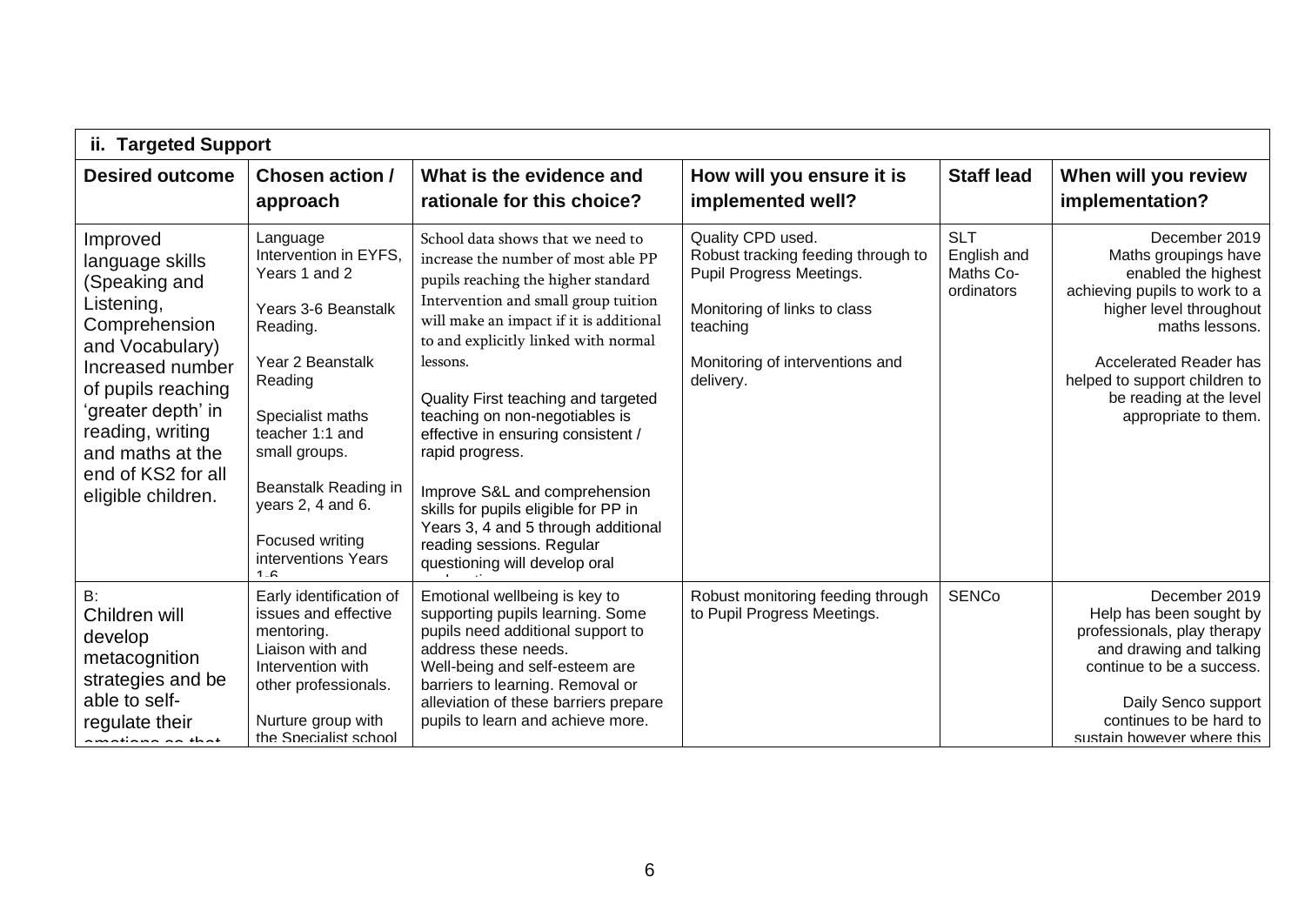| All pupils access<br>high quality First<br>Teaching. All year<br>groups will receive<br>at least good<br>teaching where<br>individual learning<br>styles are planned<br>for | Academic Coaching<br>To increase academic<br>progress through 1:1<br>mentoring for all<br>disadvantaged pupils<br>with tailored C&L<br>interventions<br>CPD counselling<br>course | EEF research proves that the<br>impact of mentoring for pupils is<br>effective                                    | Robust tracking feeding through to<br>Pupil Progress Meetings.<br>Monitoring impact within class<br>teaching and pupil learning | <b>SLT</b>                 | December 2019<br>Learning walks and lesson<br>observations show teaching<br>across the school to be good.<br>All teachers and many Tas<br>have been mentoring children<br>from year 6 on a 1:1 basis<br>through academic coaching.<br>This has been offered to all<br>children that it was felt would<br>benefit. There academic and<br>emotional needs were<br>considered in this.                   |
|-----------------------------------------------------------------------------------------------------------------------------------------------------------------------------|-----------------------------------------------------------------------------------------------------------------------------------------------------------------------------------|-------------------------------------------------------------------------------------------------------------------|---------------------------------------------------------------------------------------------------------------------------------|----------------------------|-------------------------------------------------------------------------------------------------------------------------------------------------------------------------------------------------------------------------------------------------------------------------------------------------------------------------------------------------------------------------------------------------------|
|                                                                                                                                                                             |                                                                                                                                                                                   |                                                                                                                   |                                                                                                                                 | <b>Total budgeted cost</b> | £35,415                                                                                                                                                                                                                                                                                                                                                                                               |
| <b>Other Approaches</b><br>iii.                                                                                                                                             |                                                                                                                                                                                   |                                                                                                                   |                                                                                                                                 |                            |                                                                                                                                                                                                                                                                                                                                                                                                       |
| <b>Desired outcome</b>                                                                                                                                                      | Chosen action /                                                                                                                                                                   | What is the evidence and                                                                                          | How will you ensure it is                                                                                                       | <b>Staff lead</b>          | When will you review                                                                                                                                                                                                                                                                                                                                                                                  |
|                                                                                                                                                                             | approach                                                                                                                                                                          | rationale for this choice?                                                                                        | implemented well?                                                                                                               |                            | implementation?                                                                                                                                                                                                                                                                                                                                                                                       |
| <b>Ensure Early Help</b><br>is in place for<br>families that need<br>further support.<br><b>Rigorously track</b><br>the attendance of<br>pupils.                            | Monitor Early Help<br>progress<br>Attendance Officer to<br>work with families<br>(morning a week) to<br>support them with<br>attendance and<br>consider next steps.               | Parents are key in supporting<br>effective learning as shown by a<br>number of research projects (EEF<br>Toolkit) | Monitoring of attendance<br>Good communication with children<br>and families.                                                   | HT/SENCO                   | December 2019<br>Many families now access<br>Early help and attendance is<br>being tracked and followed up<br>especially with those who had<br>persistent absence.<br>Communication with parents,<br>particularly of those vulnerable<br>pupils has improved. There is<br>regular contact between those<br>and SLT members.<br>Class Dojo helps class<br>teachers to also keep in<br>regular contact. |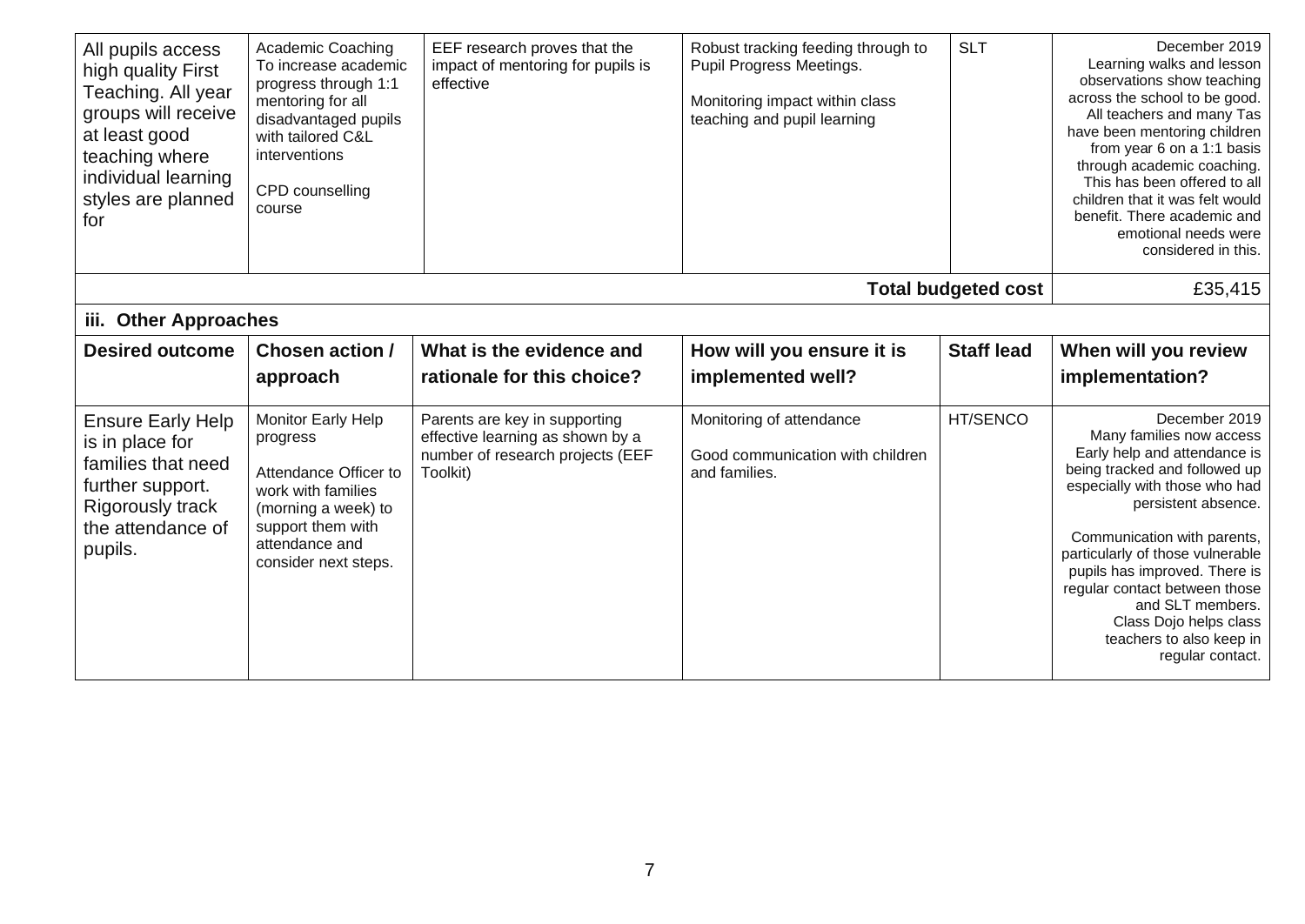| Supporting pupils<br>Limited cultural<br>experiences and<br>enrichment<br>opportunities that<br>as well as extra<br>limit knowledge<br>and<br>understanding.<br>Children do not<br>annace a wida | with a wide range of<br>activities linked to the<br>challenge curriculum<br>curricular activities<br>Funded school trips | The Marsh is a culturally limited<br>community and many children are<br>not accessing wider experiences. | Individual pupil audits are<br>completed to gauge interests and<br>therefore make appropriate<br>provision<br>Review programme of trips and<br>attendance | <b>SLT</b> | December 2019<br>This began and many trips<br>were planned for the spring/<br>summer term, including a<br>residential trip. These failed<br>to happen because of Covid<br>restrictions. |
|--------------------------------------------------------------------------------------------------------------------------------------------------------------------------------------------------|--------------------------------------------------------------------------------------------------------------------------|----------------------------------------------------------------------------------------------------------|-----------------------------------------------------------------------------------------------------------------------------------------------------------|------------|-----------------------------------------------------------------------------------------------------------------------------------------------------------------------------------------|
| <b>Total budgeted cost</b>                                                                                                                                                                       |                                                                                                                          |                                                                                                          |                                                                                                                                                           |            | £14,788                                                                                                                                                                                 |

| 1. Review of expenditure 2018-2019                                                                                |                                                                                                                                 |                                                                                                                                                                                                                                                                                         |                                                                                                                                                                                                                                                   |      |  |  |  |
|-------------------------------------------------------------------------------------------------------------------|---------------------------------------------------------------------------------------------------------------------------------|-----------------------------------------------------------------------------------------------------------------------------------------------------------------------------------------------------------------------------------------------------------------------------------------|---------------------------------------------------------------------------------------------------------------------------------------------------------------------------------------------------------------------------------------------------|------|--|--|--|
| <b>Previous Academic Year</b>                                                                                     |                                                                                                                                 |                                                                                                                                                                                                                                                                                         |                                                                                                                                                                                                                                                   |      |  |  |  |
| i. Quality of teaching for all                                                                                    |                                                                                                                                 |                                                                                                                                                                                                                                                                                         |                                                                                                                                                                                                                                                   |      |  |  |  |
| <b>Desired outcome</b>                                                                                            | <b>Chosen</b><br>action/approach                                                                                                | <b>Estimated impact:</b>                                                                                                                                                                                                                                                                | <b>Lessons learned</b>                                                                                                                                                                                                                            | Cost |  |  |  |
| Improved language<br>skills<br>Increased number of<br>pupils reaching<br>'greater depth' across<br>the curriculum | Intervention groups in<br>phonics and reading<br>Specialist maths<br>teacher 1:1 and small<br>groups<br><b>Reading Recovery</b> | 1:1 maths intervention was successful<br>with 11 out of 17 (65%) who were able to<br>access the test getting a scaled score of<br>100 or more. However there were no PP<br>children in year who gained GD in maths.<br>In year 2 25% of disadvantaged pupils<br>achieved GD in reading. | The interventions worked well. We need to do even<br>more to ensure that our children are getting an even<br>broader curriculum that is improving language skills.<br>More structured language interventions are needed<br>throughout the school. |      |  |  |  |